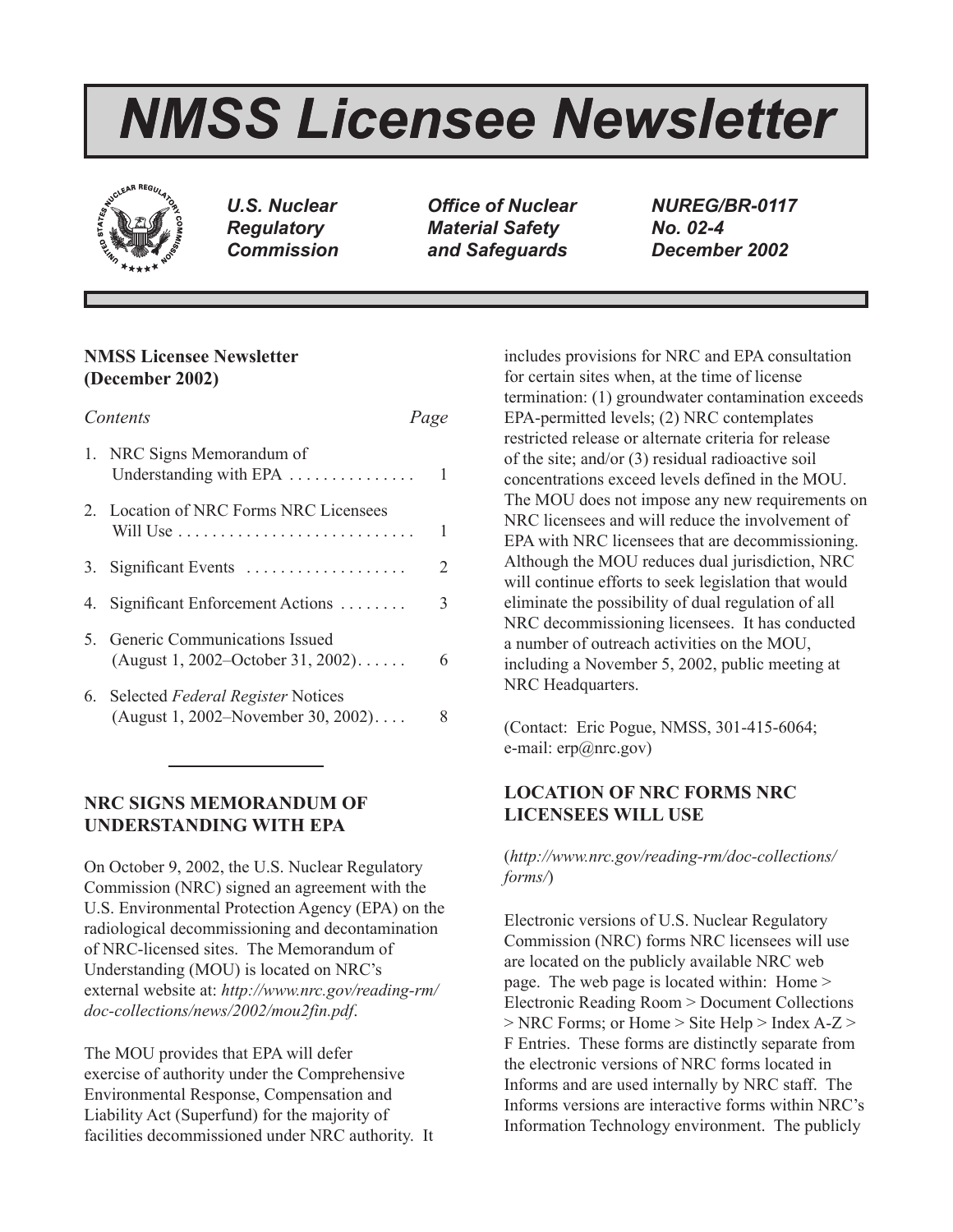available forms are portable document format (PDF) and may be viewed with Adobe Reader and then printed directly from the web page. As PDF, the forms are not interactive (e.g., a licensee would print the blank PDF version and then record data onto the paper copies of the forms to be sent to NRC). Soon, these PDF forms will be upgraded to PDF-fillable forms that a licensee may complete electronically, print, sign, and mail to NRC. PDF-fillable forms may be electronically saved with Adobe Acrobat (the full version); otherwise a licensee would need to return to the publicly available NRC web page on each occasion a form is needed. In all cases, a licensee should retain a photocopy of the completed form that was sent to NRC.

Alternatively, a licensee may order preprinted versions of commonly used forms by contacting FORMS@NRC.GOV, or Beverly Martin (301-415-5877). Orders can be accommodated for small or large quantities (e.g., one or two copies, or 100 or 200 copies).

For example, 10 CFR Part 20, Appendix G— "Requirements for Transfers of Low-Level Radioactive Waste Intended for Disposal at Licensed Facilities and Manifests," refers to NRC Forms 540, 540A, 541, 541A, 542, and 542A, which a licensee would use to complete shipping papers, manifests, and container descriptions and contents for shipments of low-level radioactive waste. The Office of the Chief Information Officer recently hyperlinked these forms in Appendix G to make them readily accessible to licensees. These forms are available from the contacts noted above, as prelabeled, multi-copy, pressure-sensitive packs and may be ordered as a few packs or in large quantities (100 packs per bundle). Each pack includes a labeled copy that is designated as the licensee's copy. Instructions for completing these forms are contained in NUREG/BR–0204 (Revision 2, July 1998), which is also available from the contacts indicated above.

Individuals may access several NRC forms that are commonly used by licensees, e.g., NRC Form 3, "Notice to Employees" (8/1999), provides basic information about NRC and employer roles and responsibilities for radiation protection, rights and responsibilities of workers, the NRC inspection program, and how to contact NRC with complaints or concerns about radiation safety. NRC Forms 4 and 5 are used, respectively, for recording lifetime radiation exposure history and annual radiation exposure.

Materials licensees may access NRC Form 313 to apply for materials licenses or amendments to their existing licenses, under 10 CFR Part 30. In particular, NRC Form 313A is needed to document an applicant's training and experience and preceptorship related to medical use of byproduct material, as required under 10 CFR Part 35. NRC Form 241 is important for an Agreement State licensee proposing to conduct licensed activities within NRC jurisdiction.

A fuel cycle licensee may obtain NRC Forms 237 and 277, which are needed to authorize certain individuals who need access to their facilities. Also NRC Forms 327, 741, 742, and 742C are available for reporting and recording inventory, transfer, and receipt of licensed material. The NRC web page also lists forms needed by certain NRC licensees that report information to the International Atomic Energy Agency.

There are many more NRC forms listed, in addition to those indicated above. Individuals should review the list to find forms that they may need in the future and place bookmarks pointing to the web pages noted above. Also, individuals should use the contacts indicated above to forward helpful recommendations to NRC.

(Contact: Thomas Young, 301-415-5795; e-mail: tfy@nrc.gov)

## **SIGNIFICANT EVENTS**

The U.S. Nuclear Regulatory Commission (NRC) is providing summaries of these events to inform licensees of conditions they may encounter and of actions that may be taken to deal with them.

*Event 1:* Unintended radiation exposure because of loss of control of byproduct material

*Date and Place:* October 5, 2001; Research Medical Center; Kansas City, Missouri.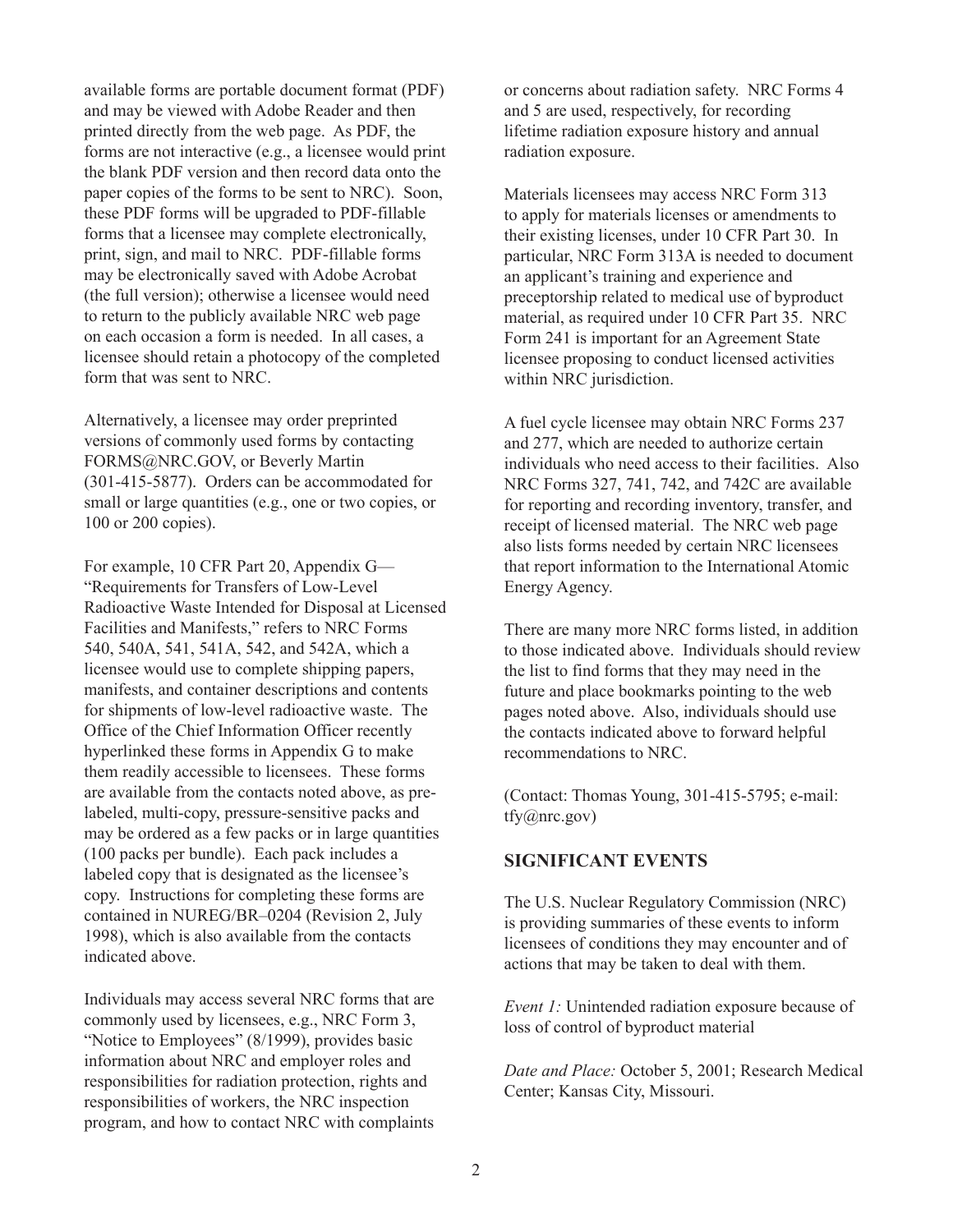*Nature and Probable Consequences:* The licensee reported an event involving the failure to remove an Iridium-192 (Ir–192) seed, completion of a procedure, and the temporary loss of another Ir–192 seed. Each Ir–192 seed used in the treatment contained an activity of approximately 32.9 megabecquerel (0.89 millicuries). The prescribed treatment was the delivery of 1300 centigray (rad) to a gynecological tumor. One of 10 seed ribbons was applied to the tumor site, using a sharp hollow needle of large enough diameter at the end to allow the ribbon to extend beyond the sharp point. At some point during the treatment, this ribbon exited beyond the point of the needle and was cut when the ribbon was withdrawn after treatment. This resulted in one seed being left in the patient and another seed falling from the ribbon and becoming attached to the authorized user's clothing. The seed that remained in the patient was within the treatment area until it was surgically removed. The increase in dose delivered to the patient because of the failure to promptly remove the seed was determined to be approximately 10 centigray (rad), less than 1 percent greater than the prescribed dose. The seed that became attached to the authorized user's clothing was inadvertently carried out of the patient's room and was later found in the authorized user's office. The maximum potential dose to the authorized user was estimated to be 8 centisievert (rem) to the skin and 0.22 centisievert (rem) whole body. The event was caused by the use of a sharp needle to apply the seed ribbon, the failure to perform a prompt inventory, and the failure to perform an adequate radiation survey.

## *Actions Taken to Prevent Recurrence*

*Licensee:* To prevent recurrence, the licensee modified its procedures such that blunt tipped needles will be used to insert seeds, adequate radiation surveys will be performed, and seeds will be inventoried promptly after removal.

*NRC:* NRC Region III conducted a special inspection on October 11, 2001. A Notice of Violation was issued to Research Medical Center for the failure to secure, from unauthorized removal or access, licensed material stored in unrestricted areas; failure to make a radiation survey of a patient to confirm that all sources have been removed; and

failure to promptly count the number of returned sources to ensure that all sources were accounted for.

(Contact: Roberto Torres, NMSS, 301-415-8112; e-mail: rit@nrc.gov)

#### **SIGNIFICANT ENFORCEMENT ACTIONS**

The U.S. Nuclear Regulatory Commission's (NRC's) enforcement program can be accessed via NRC's homepage [*http://www.nrc.gov/*] under "What We Do." Documents related to cases can be accessed at [http://www.nrc.gov/], "Electronic Reading Room," "Documents in ADAMS." Help in using NRC's Agency-Wide Document Access and Management System (ADAMS) is available from the NRC Public Document Room, telephone: 301-415-4737 or 1-800-397-4209.

### *Gauges*

### **Reliant Energy (EA-02-225)**

On October 31, 2002, a Notice of Violation was issued for three Severity Level III violations, involving the failures to: (1) properly supervise individuals working with licensed radioactive materials; (2) employ an individual to perform the duties of the Radiation Safety Officer; and (3) notify NRC regarding a change in the company's ownership.

#### **ECS, Ltd. (EA-02-200)**

On October 3, 2002, a Notice of Violation was issued for a Severity Level III violation involving the failure to control and maintain constant surveillance of licensed byproduct material. Specifically, the violation occurred when an unattended portable moisture density gauge was damaged by construction equipment.

#### **Craig Testing Laboratories, Inc. (EA-02-177)**

On September 30, 2002, a Notice of Violation was issued for a Severity Level III violation involving the failure to control and maintain constant surveillance of licensed byproduct material. Specifically, the violation occurred when an unattended gauge was damaged when it was run over by a forklift.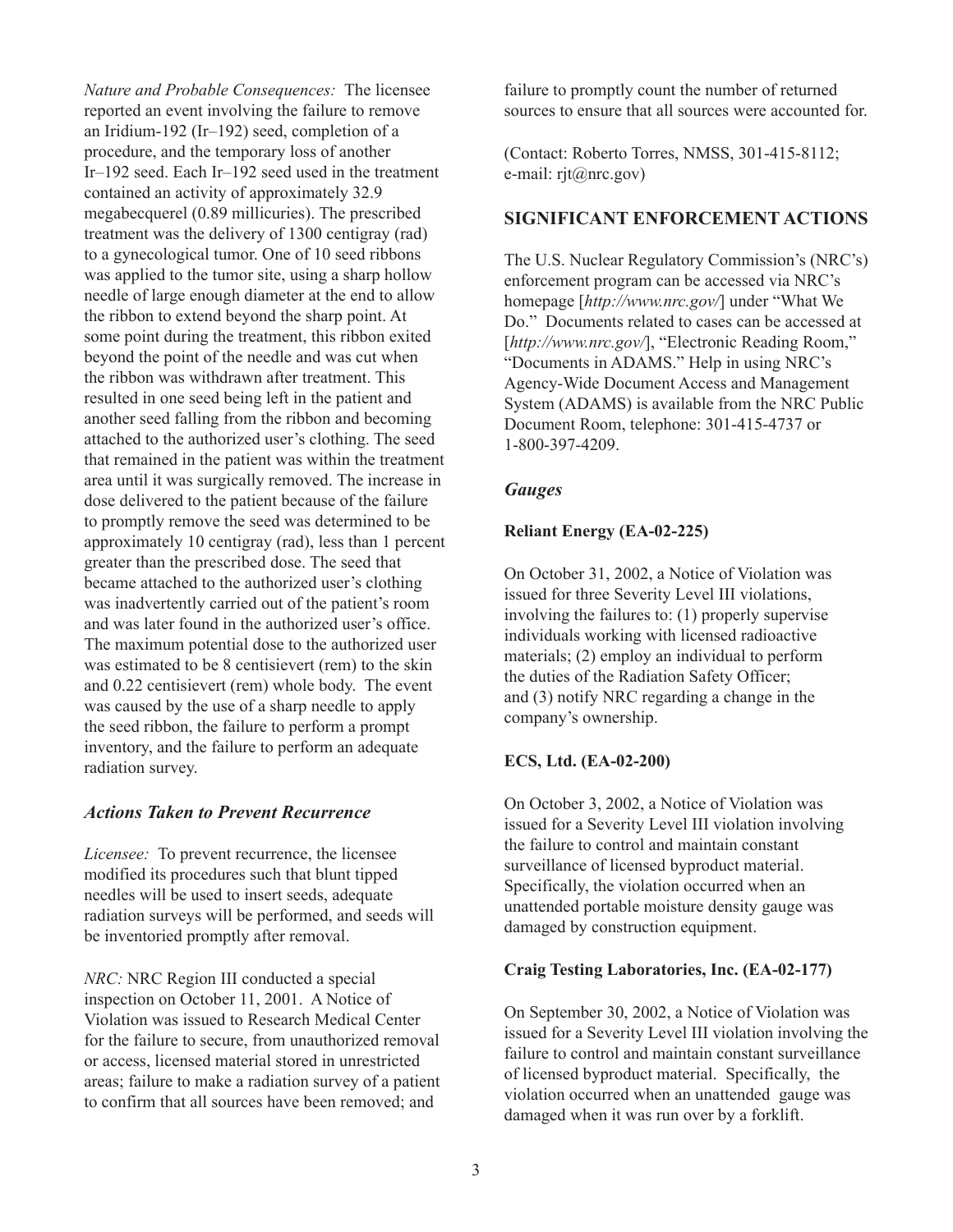## **Alt & Witzig Engineering, Inc. (EA-02-135)**

On September 26, 2002, a Notice of Violation and Proposed Imposition of Civil Penalty, in the amount of \$3000, was issued for a Severity Level III problem involving the failure to properly prepare (block and brace) a moisture density gauge, for transport, that resulted in both the gauge being lost and the failure to immediately notify NRC. Although the civil penalty would have been fully mitigated based on the normal civil penalty assessment process, a base civil penalty was assessed in accordance with Section VII.A.1.g of the Enforcement Policy, to reflect the significance of maintaining control of licensed material.

### **Montana State University (MSU) (EA-02-156)**

On September 26, 2002, a Notice of Violation was issued for a Severity Level III violation involving the failure to control and maintain constant surveillance of licensed byproduct material.

Specifically, a portable gauge containing 50 millicuries of americium-241 was left unlocked and unattended in a shop in MSU's Agricultural Research Center in Huntley, Montana.

#### **Maxim Technologies, Inc. (EA-02-151)**

On August 29, 2002, a Notice of Violation and Proposed Imposition of Penalty in the amount of \$3000 was issued for a Severity Level III violation involving the failure to secure, from unauthorized removal, or limit access to, licensed material contained in a portable moisture density gauge, and failure to maintain constant surveillance of this licensed material.

#### **Catenary Coal Company (EA-02-165)**

On August 21, 2002, a Notice of Violation was issued for a Severity Level problem involving the removal from service of a fixed gauge by licensee personnel who were not licensed to perform such service and the failure to assure that the shutter mechanism of the gauge was in a closed, locked, position.

#### **Adams Construction Company (EA-02-161)**

On August 14, 2002, a Notice of Violation was issued for a Severity level III violation involving the failure to maintain control and constant surveillance of licensed material (a portable gauge) in use at a temporary job site, an unrestricted area.

### **GME Consultants, Inc. (EA-02-134)**

On August 8, 2002, a Notice of Violation was issued for a Severity Level III violation involving the failure to secure, from unauthorized removal, or limit access to, licensed material contained in a portable moisture density gauge and two sealed sources, respectively, and the failure to control and maintain constant surveillance of this licensed material.

## *Medical*

## **Advanced Medical Imaging and Nuclear Services (EA-02-072)**

On October 22, 2002, a Notice of Violation and Proposed Imposition of Civil Penalty in the amount of \$43,200 was issued for a Severity Level II problem involving willfully using byproduct material without an Authorized User, failing to appoint a Radiation Safety Officer, and creating incomplete and inaccurate records. Although the normal civil penalty assessment process would have resulted in a base civil penalty, NRC exercised discretion in accordance with Section VIIA.3 of the Enforcement Policy and assessed a base civil penalty for each day the violation continued after the licensee's consultant raised the issue. This discretion was warranted based on the egregiousness of the violations, the level of management involved, the economic benefit of continuing operations, and the failure to take corrective action after the consultant's findings.

#### **Avera McKennan Hospital (EA-02-106)**

On October 4, 2002, a Notice of Violation was issued for a Severity Level III violation involving the licensee's careless disregard in using licensed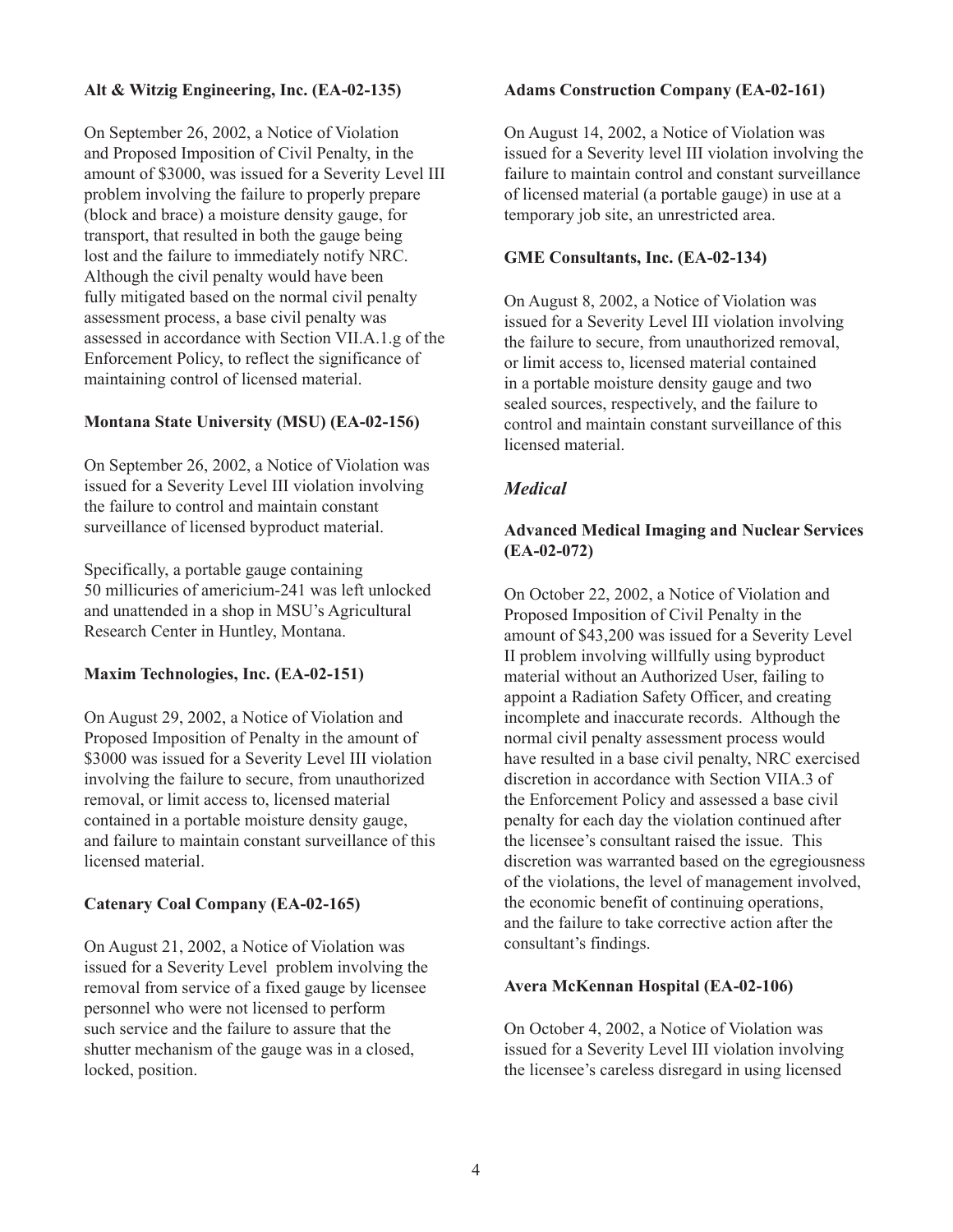material. The violation involved heating a vial containing approximately 250 millicuries of technetium-99m on a kitchen stove where Freeman Community Hospital personnel were preparing meals for patients. The vial broke when being removed from the stove, creating a contamination incident. The spill was contained and there was no significant potential for spread of contamination or radiation exposures of kitchen personnel.

#### **Plaza Nuclear Imaging (EA-02-131)**

On September 11, 2002, a Notice of Violation and Proposed Imposition of Civil Penalty in the amount of \$3000 was issued for a Severity Level III problem involving the willful failure to detect radioactive contamination, the failure to survey for removable contamination, the failure to test sealed sources for leakage, and the failure to monitor the external surfaces of incoming labeled packages for radioactive contamination.

### *Radiopharmacy*

## **Bristol-Myers Squibb Radiopharmaceuticals, Inc. (EA-02-160)**

On August 22, 2002, a Notice of Violation was issued for a Severity Level II problem involving the failure to control occupational dose (two operators received extremity overexposures) and the failure to perform adequate surveys to evaluate radiation exposure to the extremities.

## *Radiography*

#### **Great Lakes Testing, Inc. (EA-02-171)**

On October 4, 2002, a Notice of Violation was issued for a Severity Level III violation involving the failure to have two qualified individuals present during radiographic operations at a temporary job site.

#### **High Mountain Inspection Service, Inc. (EA-01-302)**

On September 30, 2002, an Order Imposing Civil Monetary Penalty, in the amount of \$6000 was issued. The action was based on a Notice of Violation and Proposed Imposition of Civil Penalty in the amount of \$6000, that was issued on May 7, 2002, for a Severity Level III problem involving multiple failures to ensure that radiography activities were conducted in a manner that kept radiation exposures within NRC's limits. The licensee's June 18, 2002, response admitted the violations associated with the civil penalty and requested remission or at least significant mitigation of the proposed civil penalty. After considering the licensee's response, NRC concluded that the violations occurred as stated and that there was not an adequate basis for mitigating the civil penalty.

## *Well-Logging*

#### **Superior Well Services, Ltd. (EA-02-178)**

On October 16, 2002, a Notice of Violation was issued for a Severity Level III violation involving the failure to secure licensed material that was stored in a controlled area. Well-logging sources were stored in an unlocked logging truck in the licensee's parking lot. The keys were in the ignition.

#### **Rusty's Well Services, LLC (EA-02-192)**

On September 20, 2002, a Notice of Violation was issued for a Severity Level III violation involving the failure to file an NRC Form 241, "Report of Proposed Activities in Non-Agreement State, Areas of Exclusive Federal Jurisdiction, or Offshore Waters"; copies of its Agreement State-specific license; or the appropriate fee, before performing well logging services in a non-Agreement State.

#### *Other*

#### **Glock, Inc. (EA-02-193)**

On September 26, 2002, a Notice of Violation was issued for a Severity Level III problem involving the importation of byproduct material without a general or specific license to possess byproduct materials from either NRC or an Agreement State and the initial distribution of self-luminous gun sights to persons exempt from licensing without a specific license authorizing this distribution.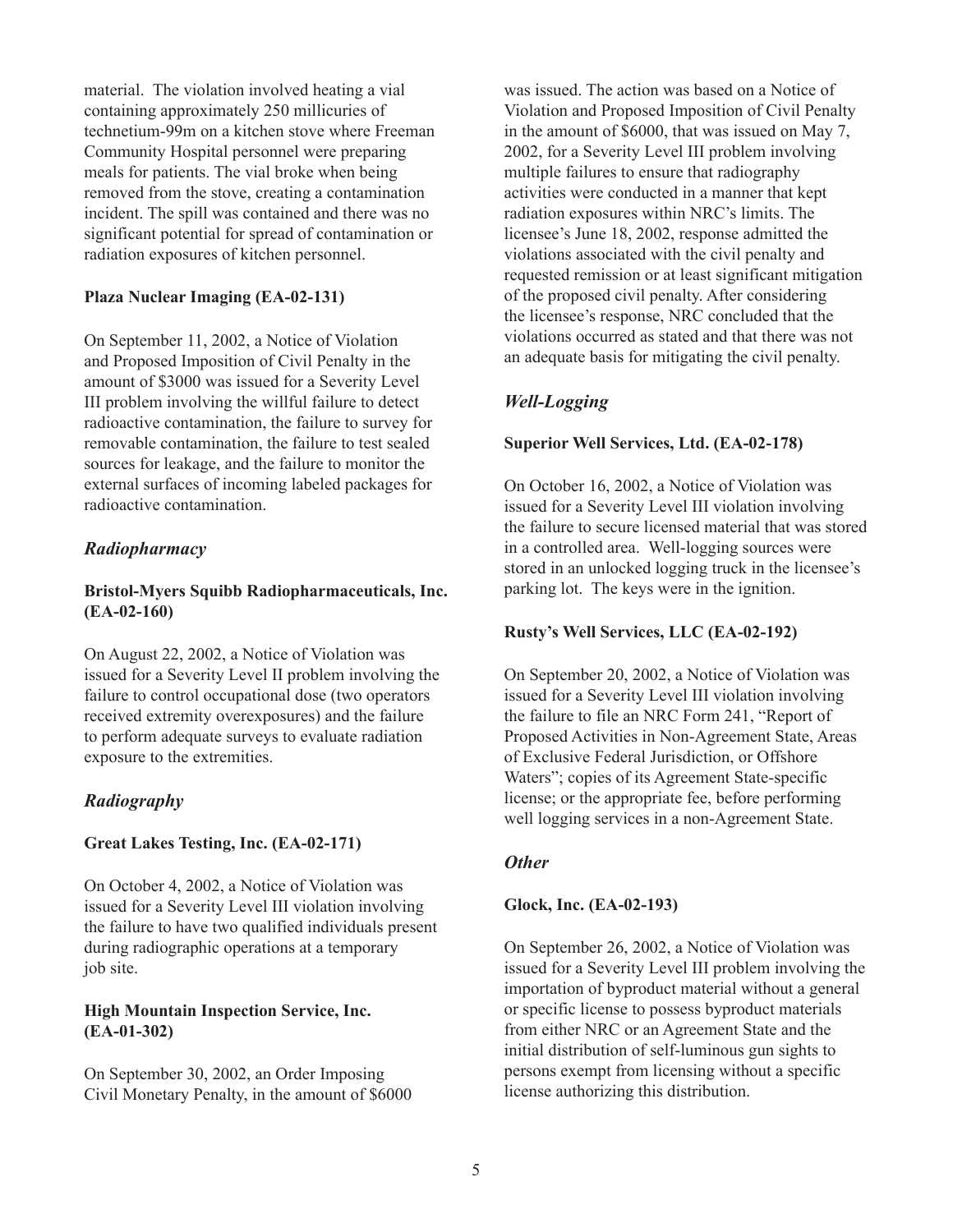## **Meprolight, Inc. (EA-02-120)**

On September 9, 2002, a Notice of Violation and Proposed Imposition of Civil Penalty in the amount of \$3000 was issued for a Severity Level III violation involving willfully distributing devices containing byproduct material (tritium) without being authorized by a specific license to do so.

### **Framatome ANP, Inc. (EA-02-099)**

On August 28, 2002, a Notice of Violation and Proposed Imposition of Civil Penalty in the amount of \$15,000 was issued for a Severity Level III problem involving multiple failures related to a loss of criticality safety control event.

## *Individual Actions*

## **Kenneth M. Baab (IA-02-018)**

On October 22, 2002, an immediately effective order prohibiting involvement in NRC-licensed activities was issued to the individual, based on his deliberate activities while employed at Advanced Medical Imaging and Nuclear Services. As Vice President, the individual deliberately caused the licensee to violate requirements by using byproduct material without an Authorized User, failing to appoint a Radiation Safety Officer, and creating incomplete and inaccurate records.

#### **Chitranjan Patel (IA-02-019)**

On October 22, 2002, an immediately effective order prohibiting involvement in NRC-licensed activities was issued to the individual based on his deliberate activities while employed at Advanced Medical Imaging and Nuclear Services. As Chief Operating Officer, the individual deliberately caused the licensee to violate requirements by using byproduct material without an Authorized User, failing to appoint a Radiation Safety Officer, and creating incomplete and inaccurate records.

#### **Perry M. Beale (IA-02-017)**

On September 23, 2002, an immediately effective Order prohibiting involvement in NRC-licensed activities was issued to the individual based on his deliberate actions in providing false information,

including xenon gas clearance rate calculations and dose calibrator accuracy evaluations, while employed as a consultant in the field of health physics to multiple hospitals in Virginia and West Virginia.

(Contact: Sally Merchant, 301-415-2747; e-mail: slm2@nrc.gov)

# **GENERIC COMMUNICATIONS ISSUED (August 1, 2002–October 31, 2002)**

Note that these are only summaries of U.S. Nuclear Regulatory Commission (NRC) generic communications. If one of these documents appears relevant to your needs and you have not received it, please call one of the technical contacts listed below. The Internet address for the NRC library of generic communications is – *http://www.nrc.gov/reading-rm/ doc-collections/gen-comm/index.html*. Please note that this address is case-sensitive and must be entered exactly as shown.

## *Information Notices (INs)*

IN 2002-28, "Appointment of Radiation Safety Officers and Authorized Users under 10 CFR Part 35," was issued on September 27, 2002. This notice was issued to all medical licensees to inform them of the importance of ensuring that Radiation Safety Officers (RSOs) and Authorized Users are appointed with the individuals' knowledge and consent. This IN is also being issued to inform licensees of the new requirement affecting the appointment of RSOs under the revised 10 CFR Part 35, "Medical Use of Byproduct Material."

(Contact: Ivelisse Cabrera, NMSS, 301-415-8152; e-mail: imc1@nrc.gov)

## *Regulatory Issue Summaries (RIS')*

RIS 2002-12C, "Decommissioning Power Reactors and Independent Spent Fuel Storage Installations Using Wet Storage—NRC Threat Advisory and Protective Measures System," was issued on August 19, 2002. This summary was issued to all decommissioning power reactors and independent spent fuel storage installations using wet storage to inform them of changes to the descriptions of the various threat advisory conditions and provide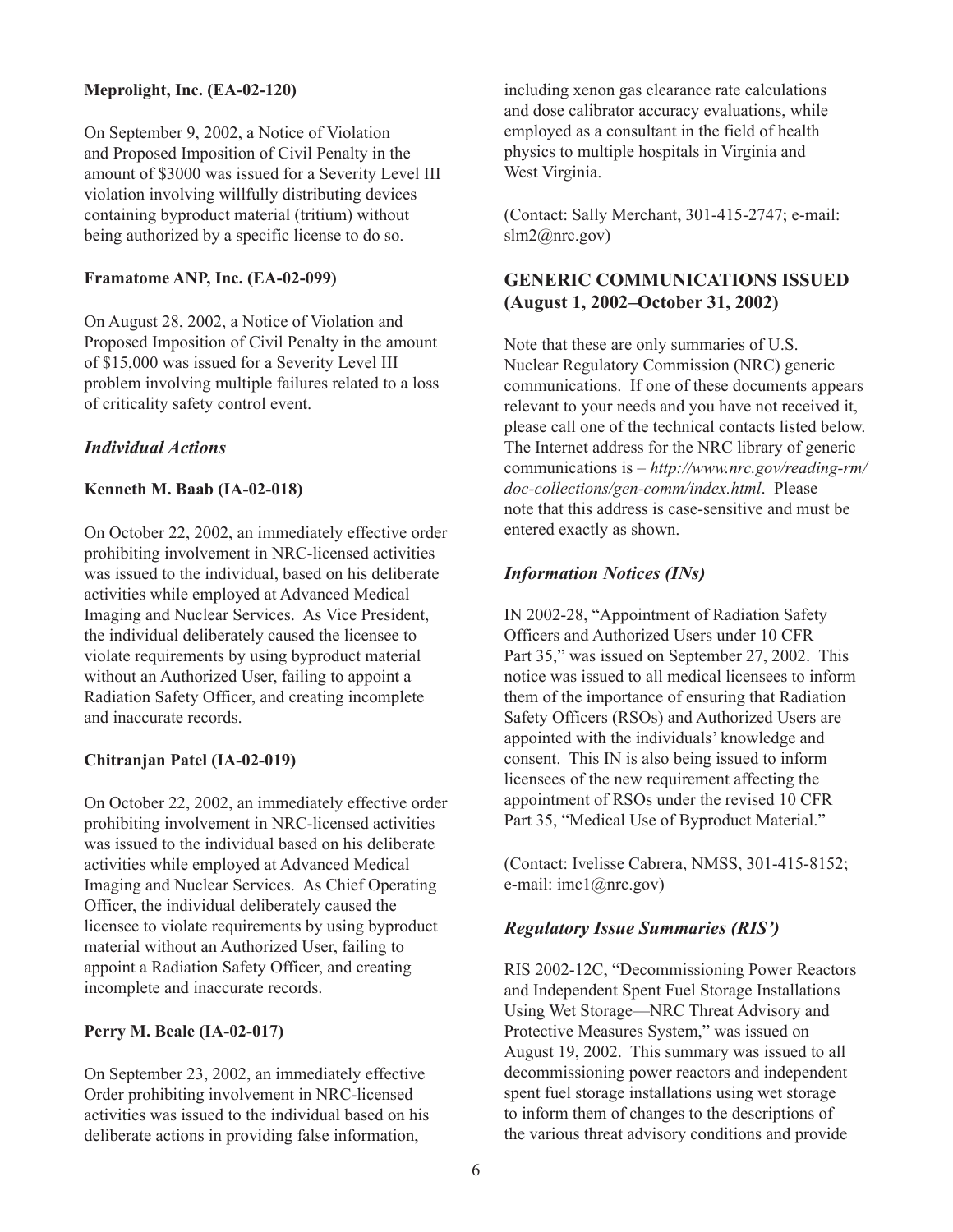guidance that addressees may use in preplanning graded protective measures to respond to changes in the threat environment. This RIS supersedes Information Notice 98-35, "Threat Assessments and Consideration of Heightened Physical Protection Measures" (dated September 4, 1998).<sup>1</sup>

(Contact: Robert Manili, NSIR, 301-415-2912; e-mail: rbm1@nrc.gov)

RIS 2002-12E, "Category I Fuel Facilities—NRC Threat Advisory and Protective Measures System," was issued on August 19, 2002. This summary was issued to all category I fuel facilities to inform them of changes to the descriptions of the various threat advisory conditions and provide guidance that addressees may use in preplanning graded protective measures to respond to changes in the threat environment. This RIS supersedes Information Notice 98-35, "Threat Assessments and Consideration of Heightened Physical Protection Measures" (dated September 4, 1998).<sup>1</sup>

(Contact: Andrew Rayland, NSIR, 301-415-8102; e-mail: adr@nrc.gov)

RIS 2002-12G, "Conversion Facility—NRC Threat Advisory and Protective Measures System," was issued on August 19, 2002. This summary was issued to the NRC-regulated conversion facility, to inform it of changes to the descriptions of the various threat advisory conditions and provide guidance that addressees may use in preplanning graded protective measures to respond to changes in the threat environment. This RIS supersedes Information Notice 98-35, "Threat Assessments and Consideration of Heightened Physical Protection Measures" (dated September 4, 1998).<sup>1</sup>

(Contact: Edward Johannemann, NSIR, 301- 415-8147; e-mail: exj@nrc.gov)

RIS 2002-12H, "Gaseous Diffusion Plants—NRC Threat Advisory and Protective Measures Systems," was issued on August 19, 2002. This summary was issued to all NRC-regulated gaseous diffusion plants, to inform them of changes to the descriptions of the various threat advisory conditions and provide guidance that addressees may use in preplanning graded protective measures to respond to changes in the threat environment. This RIS supersedes Information Notice 98-35, "Threat Assessments and Consideration of Heightened Physical Protection Measures" (dated September 4, 1998).<sup>1</sup>

(Contact: Andrew Rayland, NSIR, 301-415-8102; e-mail:  $adr(\hat{a})$ nrc.gov)

RIS 2002-12I, "Transportation of Spent Nuclear Fuel Greater Than 100 Grams—NRC Threat Advisory and Protective Measures System," was issued on August 19, 2002. This summary was issued to all power reactor licensees, research and test reactor licensees, independent spent fuel storage installation licensees, and special nuclear material licensees, that ship spent nuclear fuel greater than 100 grams. The intent of this summary is to inform addressees of changes to the descriptions of the various threat advisory conditions and provide guidance that addressees may use in preplanning graded protective measures to respond to changes in the threat environment. This RIS supersedes Information Notice 98-35, "Threat Assessments and Consideration of Heightened Physical Protection Measures" (dated September 4, 1998).<sup>1</sup>

(Contact: Philip Brochman, NSIR, 301-415-8592; e-mail: pgb@nrc.gov)

RIS 2002-15, "NRC Approval of Commercial Data Encryption Systems for the Electronic Transmission of Safeguards Information," was issued on August 28, 2002. This summary was issued to all authorized recipients and holders of sensitive unclassified safeguards information (SGI) to provide guidance to them on obtaining NRC approval of commercial data encryption systems for the electronic transmission of SGI.

(Contacts: Nancy Fontaine, NSIR, 301- 415-1253; e-mail: nrf@nrc.gov; Melvyn Leach, NMSS, 301-415-7836, e-mail: mnl@nrc.gov.

RIS 2002-12I, Revision 1, "Transportation of Spent Nuclear Fuel Greater than 100 Grams—NRC Threat Advisory and Protective Measures System," was issued on October 3, 2002. This summary was issued to specific power reactor licensees, research

 $\frac{1}{1}$  Enclosure 2 of this RIS will not be released to the public because it contains Safeguards Information and must be accorded the protection required under 10 CFR 73.21.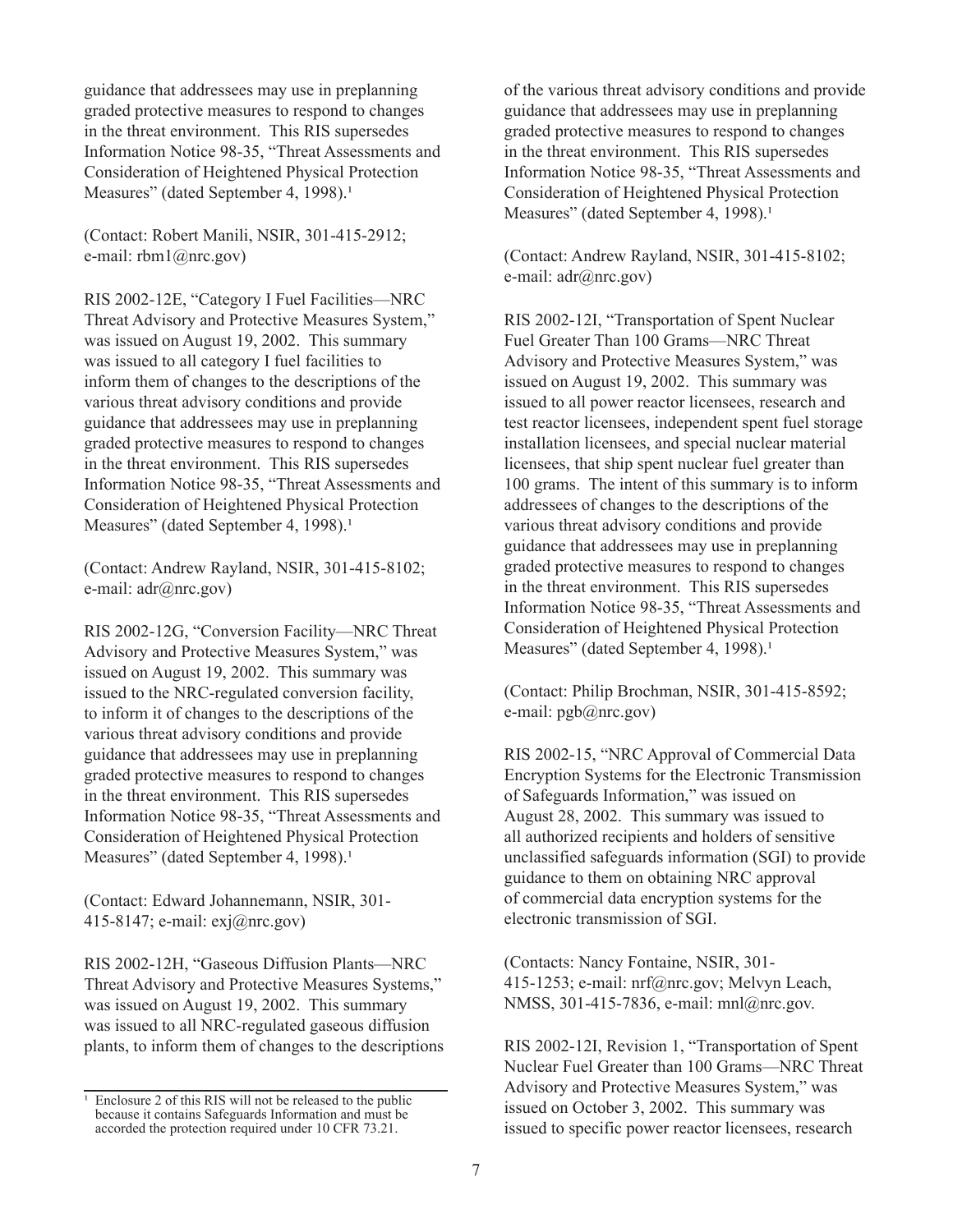and test reactor licensees, independent spent fuel storage installation licensees, and special nuclear material licensees, that possess spent nuclear fuel; and general licensees, under 10 CFR 70.20a, that transport spent nuclear fuel greater than 100 grams. The intent of this summary is to inform addressees of changes to the threat advisory conditions and protective measures system for their use in preplanning graded protective measures to respond to changes in the threat environment. Revision 1 supersedes RIS 2002-12I in its entirety.<sup>1</sup>

(Contact: Philip Brochman, NSIR, 301-415-8592; e-mail: pgb@nrc.gov)

RIS 2002-18, "Issuance of Orders Imposing Additional Physical Protection Measures for the Transportation of Spent Nuclear Fuel Greater than 100 Grams," was issued on October 3, 2002. This summary was issued to all specific power reactor licensees, research and test reactor licensees, independent spent fuel storage installation licensees, and special nuclear material licensees, that possess spent nuclear fuel, and general licensees, under 10 CFR 70.20a, that transport spent nuclear fuel greater than 100 grams. The intent of this summary is to inform addresses of the issuance of Orders, to selected licensees, requiring implementation of interim compensatory measures concerning the physical protection of shipments of irradiated reactor fuel (i.e., spent nuclear fuel). These physical protection measures are intended to supplement the current physical protection and advance notification requirements in 10 CFR 73.37 and 73.72, during the current threat environment.

(Contacts: Philip Brochman, NSIR, 301-415-8592; e-mail: pgb@nrc.gov; Joe Colaccino, NRR, 301- 415-2753; e-mail: jxc1@nrc.gov; Julie Oliver, NMSS, 301-415-2786; e-mail: jao@nrc.gov)

RIS 2002-12D, "Independent Spent Fuel Storage Installations Using Dry Storage—NRC Threat Advisory and Protective Measures System," was issued on October 16, 2002. This summary was issued to all independent spent fuel storage installations using dry storage to inform them of changes to the descriptions of the various threat advisory conditions and provide guidance that addressees may use in preplanning graded protective measures to respond to changes in

the threat environment. This RIS supersedes Information Notice 98-35, "Threat Assessments and Consideration of Heightened Physical Protection Measures" (dated September 4, 1998).<sup>1</sup>

(Contact: Robert Manili, NSIR, 301-415-2912; e-mail: rbm1@nrc.gov)

RIS 2002-19, "New Modalities to be Regulated under 10 CFR 35.1000," was issued on October 21, 2002. This summary was issued to all medical licensees authorized to use byproduct material for therapeutic administration to inform them of how three specific new modalities will be regulated under the revised 10 CFR Part 35, "Medical Use of Byproduct Material."

(Contact: Ivelisse Cabrera, NMSS, 301-415-8152; e-mail: imc1@nrc.gov)

(General Contact: Ivelisse Cabrera, NMSS, 301-415-8152; e-mail: imc1@nrc.gov)

## **SELECTED** *FEDERAL REGISTER* **NOTICES (August 1, 2002–November 30, 2002)**

NOTE: U.S. Nuclear Regulatory Commission (NRC) contacts may be reached by mail at the U.S. Nuclear Regulatory Commission, Washington, DC 20555-0001.

#### **FINAL RULES**

"Electronic Maintenance and Submission of Information," 67 FR 57084, September 6, 2002.

(Contacts: John A. Skoczlas, OCIO, 301-415-7186; e-mail: jas1@nrc.gov; Brenda J. Shelton, OCIO, 301-415-7233; e-mail: bjs1@nrc.gov)

"Specification of a Probability for Unlikely Features, Events and Processes," 67 FR 62628, October 8, 2002.

(Contacts: Timothy McCartin, NMSS, 301-415-7285; e-mail: tjm3@nrc.gov; Clark Prichard, NMSS, 301-415-6203; e-mail: cwp@nrc.gov)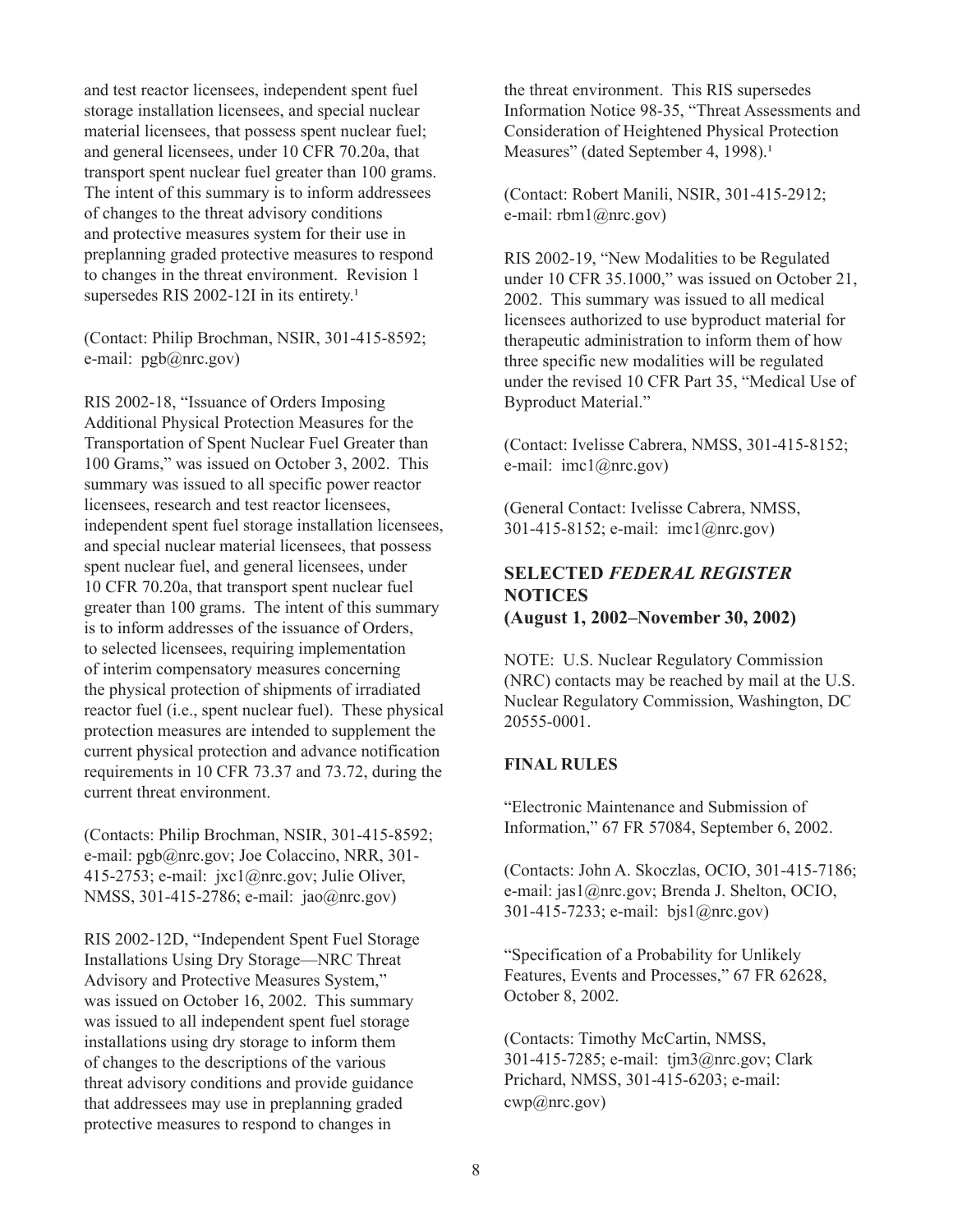"Medical Use of Byproduct Material; Correction," 67 FR 62872, October 9, 2002.

(Contact: Anthony Tse, NMSS, 301-415-6233; e-mail: ant@nrc.gov)

"Cost Recovery for Contested Hearings Involving U.S. Government National Security Initiatives," 67 FR 64033, October 17, 2002.

(Contact: Robert Carlson, OCFO, 301-415-8165; e-mail: rdc@nrc.gov)

"List of Approved Spent Fuel Storage Casks: VSC-24 Revision," 67 FR 69987, November 20, 2002 (Direct Final Rule).

(Contact: Jayne M. McCausland, 301-415-6219; e-mail: jmm2@nrc.gov)

### **PROPOSED RULES**

"Event Notification Requirements," 67 FR 54360, August 22, 2002.

(Contact: Tony DiPalo, NMSS, 301-415-6191; e-mail: ajd@nrc.gov)

"Transfers of Certain Source Materials by Specific Licensees," 67 FR 55175, August 28, 2002.

(Contact: Gary Comfort, NMSS, 301-415-8106; e-mail: gcc1@nrc.gov)

"Financial Assurance Amendments for Materials Licensees," 67 FR 62403, October 7, 2002.

(Contact: Clark Prichard, NMSS, 301-415-6203; e-mail: cwp@nrc.gov)

"List of Approved Spent Fuel Storage Casks: VSC-24 Revision," 67 FR 70029, November 20, 2002.

(Contact: Jayne M. McCausland, 301-415-6219; e-mail: jmm2@nrc.gov)

#### **OTHER NOTICES**

"Enforcement Program and Alternative Dispute Resolution; Request for Comments and Announcement of Public Meetings," 67 FR 54237, August 21, 2002.

(Contact: Barry Westreich, OE, 301-415-3456; e-mail: bcw@nrc.gov)

"Issuance of Draft NUREG-1761 for Public Comment," 67 FR 55280, August 28, 2002.

(Contact: George E. Powers, RES, 301-415-6212; e-mail: gep@nrc.gov)

"National Registry of Radiation Protection Technologists; Withdrawal of Petition for Rulemaking," 67 FR 59794, September 24, 2002.

(Contact: Patricia L. Eng, NMSS, 301-415-7206; e-mail: ple@nrc.gov)

"Notice of Availability for 'Consolidated NMSS Decommissioning Guidance: Decommissioning Process for Materials Licensees (NUREG-1757)'," 67 FR 60706–60707, September 26, 2002.

(Contact: Duane W. Schmidt, NMSS, 301-415-6919; e-mail: dws2@nrc.gov)

"Privacy Act of 1974; Republication of Systems of Records Notices," 67 FR 63774, October 15, 2002.

(Contact: Sandra S. Northern, OCIO, 301-415-6879; e-mail:  $ssn(\partial nmc.gov)$ 

"Notice of Availability of NUREG-1556, Vol. 9, Consolidated Guidance About Materials Licenses: Program-Specific Guidance About Medical Use Licenses," 67 FR 64926, October 22, 2002.

(Contact: Roger W. Broseus, NMSS, 301-415-7608; e-mail: rwb@nrc.gov)

"Memorandum of Understanding Between the US EPA and the US NRC; Consultation and Finality